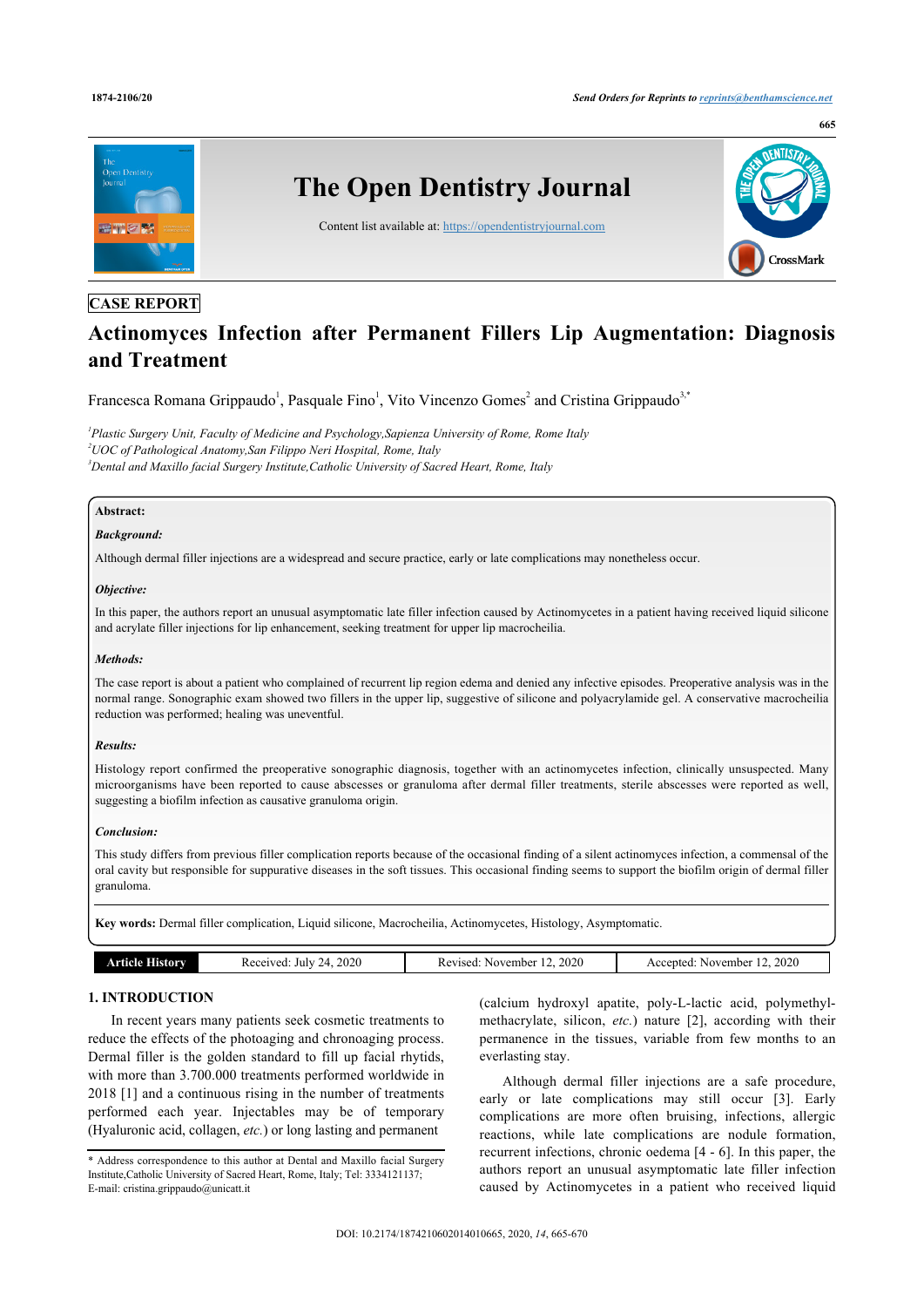# **2. CASE REPORT**

Sixty-year-old female patient presented to the first author's private setting, seeking treatment for recurrent lip region edema, treated in the past with general corticosteroid therapy and antibiotics with transient effects only.

Patient reported upper lip filler injection performed in a medical setting twelve years ago for cosmetic purposes. A "touch up" upper lip injection was performed by the same doctor two years after the first treatment. Patient ignored which dermal filler was injected in both sessions.

The patient majorly complained about chronic, painless upper lip swelling, vermilion distortion, lip hardening with rubbery consistency at palpation (Fig. **[1](#page-1-0)**). There was no active inflammation and the patient denied any purulent discharge episode.

High-resolution sonography was performed a Hitachi H21 apparatus (Hitachi Medical Corporation, Tokyo, Japan) equipped with a high-resolution probe [\(1](#page-4-5)0[-1](#page-4-6)3 MHz for small parts) according to a known protocol [7 - 9]. The image was consistent for diffuse lip infiltration w[ith](#page-1-1) silicone, along with few spots of another acrylate filler (Fig. **2**).

<span id="page-1-0"></span>

**Fig. (1).** Patient preoperative aspect showing upper lip enlargement and asymmetry (right emilip>left emilip). It is possible to see some discolored vermilion areas, in the central part of the upper lip and in the upper right lip.

<span id="page-1-1"></span>

**Fig. (2).** Sonographic aspect of patient's upper lip showing the typical snowstorm pattern of silicone (white arrow), in which context some little hyperechoic areas (dotted arrow) as for PAAG filler were detected. There were no sonographic signs of inflammation or abscesses.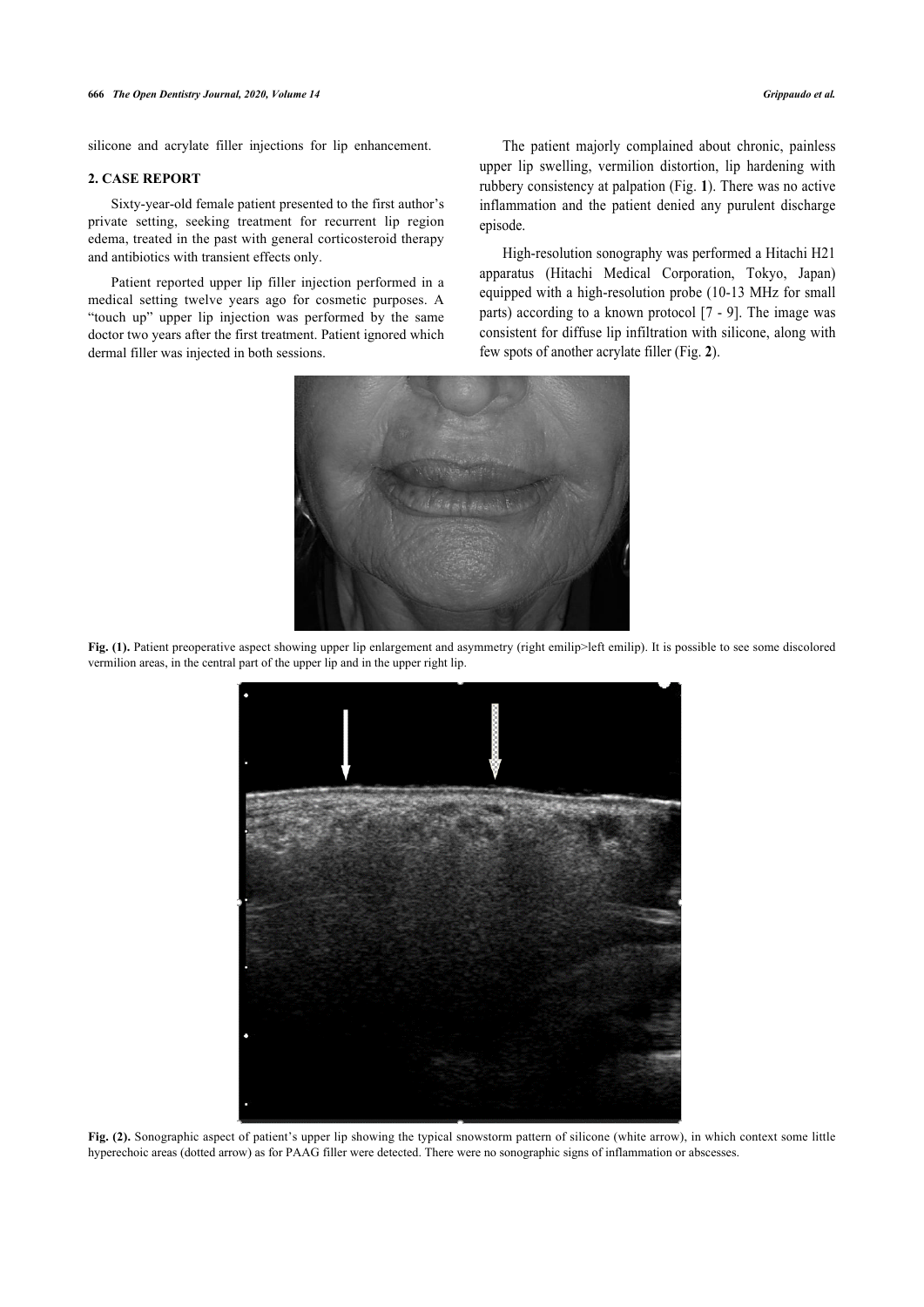<span id="page-2-0"></span>

Fig. (3). Hematoxylin and Eosin (H&E) stain x 250: Empty vacuoles, some of which indicated by black arrows, were surrounded by histocytes and connective tissue, with the characteristic "*swiss-cheese appearance*" of liquid silicone filler: the silicone was removed in specimen preparation by paraffine processing. The yellow arrow shows an encapsulated foreign body granuloma caused by a different filler, surrounding amorphous basophilic material, and confirming the presence of PAAG.

A reduction conservative cheiloplasty procedure was proposed to this patient to improve the upper lip macrocheilia aiming to restore a smaller lip volume while removing some of the permanent fillers' component.

Preoperative analysis (full blood count, CRP and VES exams) were all in the normal range.

Surgery was performed in outpatient regime, with regional block anesthesia, with no soft tissue distortion. A conservative elliptical vermilion excision aiming to reduce part of the bulkiness of the upper lip and to restore lip symmetry was performed, according to a known procedure [\[10](#page-4-7)]. Tissues removed during surgery were embedded in 4% buffered formalin and sent to the pathologist.

Histology report confirmed the preoperative sonographic diagnosis of upper lip augmentation with silicone and polyacrylamide gel (PAAG).

Histology report showed the thickness of dermis, a marked inflammatory reaction almost exclusively composed with histiocytes engulfed with foreign body and with bubbled and foamy appearance of cytoplasm, confirming the clinical and sonographic diagnosis of siliconoma. A second filler was detected within a foreign body granuloma, as for PAAG. (Fig. **[3](#page-2-0)**)

<span id="page-2-1"></span>In the focused area, a small granuloma was present encircled by a rim of histiocytes with small nuclei and scant cytoplasm arranged around a fibrillary basophil core of filiform

bacteria, resembling a small mycetoma. Neutrophils were not evident. The morphology of the sample was consistent with silicone reaction with actinomycetes infection, clinically unsuspected (Fig. **[4](#page-2-1)**) (see figure, Supplemental Digital Content 1, which demonstrates actinomycetes filaments at H&E stains x 400).

Patient received Clindamycin 600 mg daily for three weeks. Healing was uneventful.

# **3. FOLLOW UP**

The patient returned to the outpatient clinic for follow-up visits at six months intervals, with a follow-up of five years, with no upper lip inflammation episodes or enlargements (Fig. **[5](#page-3-0)**).

### **4. DISCUSSION**

Many patients, as in this present case, ignore the product injected into their tissues. Radiologic exams can be of help in detecting a single producto[r,](#page-4-8) [at](#page-4-9) least, a product family (temporary vs permanent) [7, 8, 11].

Numerous authors reported on the histological pattern of diverse filler, giving a pathway to identify the injecte[d p](#page-4-10)ro[duc](#page-4-11)t even in absence of the product identification label [12 - 14]: according to these morphologic criteria the presence of both Silicone and PAAG in this patient's specimen were established.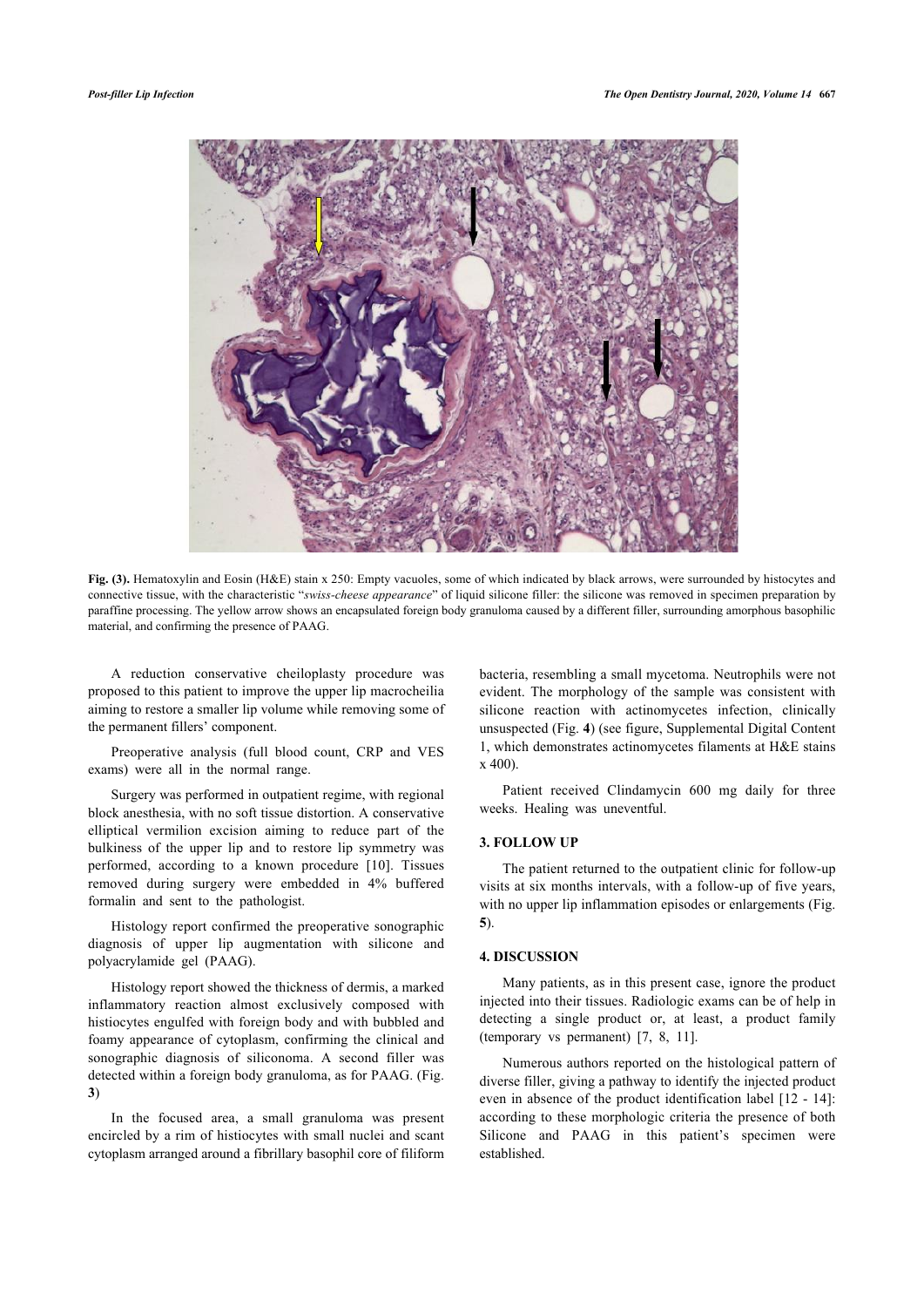

<span id="page-3-0"></span>Fig. (4). H&E stain x 100: black arrows show silicon vacuoles within histiocytes in dermal tissue. In the middle (yellow arrow) some filamentous material is present, with the morphology of a cluster of Actinomyces colonies, forming "drusen". Actinomyces colony filaments are colored by eosin stain in blue. The mycetoma is encircled with histiocytes of foreign body type and flattened fibrocytes.



Fig. (5). Patient's postoperative aspect at two years follow up. Upper lip is reduced and symmetric in shape.

Many microorganisms have been reported to cause abscesses or granuloma after dermal filler treatments [[15,](#page-5-0) [16\]](#page-5-1), with more often involved common skin and soft tissue pathogens such as S. aureus or Klebsiella.

Sterile abscesses have been frequently reported, as well as biofilm low grade infection, in causing granuloma, erythema, swelling or pain [[17\]](#page-5-2).

This study differs from previous filler complication reports because of the occasional finding of a silent actinomyces infection within the upper lip tissues, revealed only by histology.

Actinomyces are non-spore forming, anaerobic grampositive bacteria, commonly found in the oropharynx as non pathogen commensal [\[18](#page-5-3)], and in oral biofilm.

When actinomyces disrupt the mucous barrier, they become causative agent of a rare chronic suppurative infection characterized by soft tissues or lung or abdominal abscesses with multiple sinus formation [[19\]](#page-5-4).

Microbial biofilms develop when microorganisms adhere to a surface and produce extracellular polymers that facilitate adhesion and provide a structural matrix [\[20](#page-5-5)]. Biofilm causes a low-grade infection characterized by low host response, high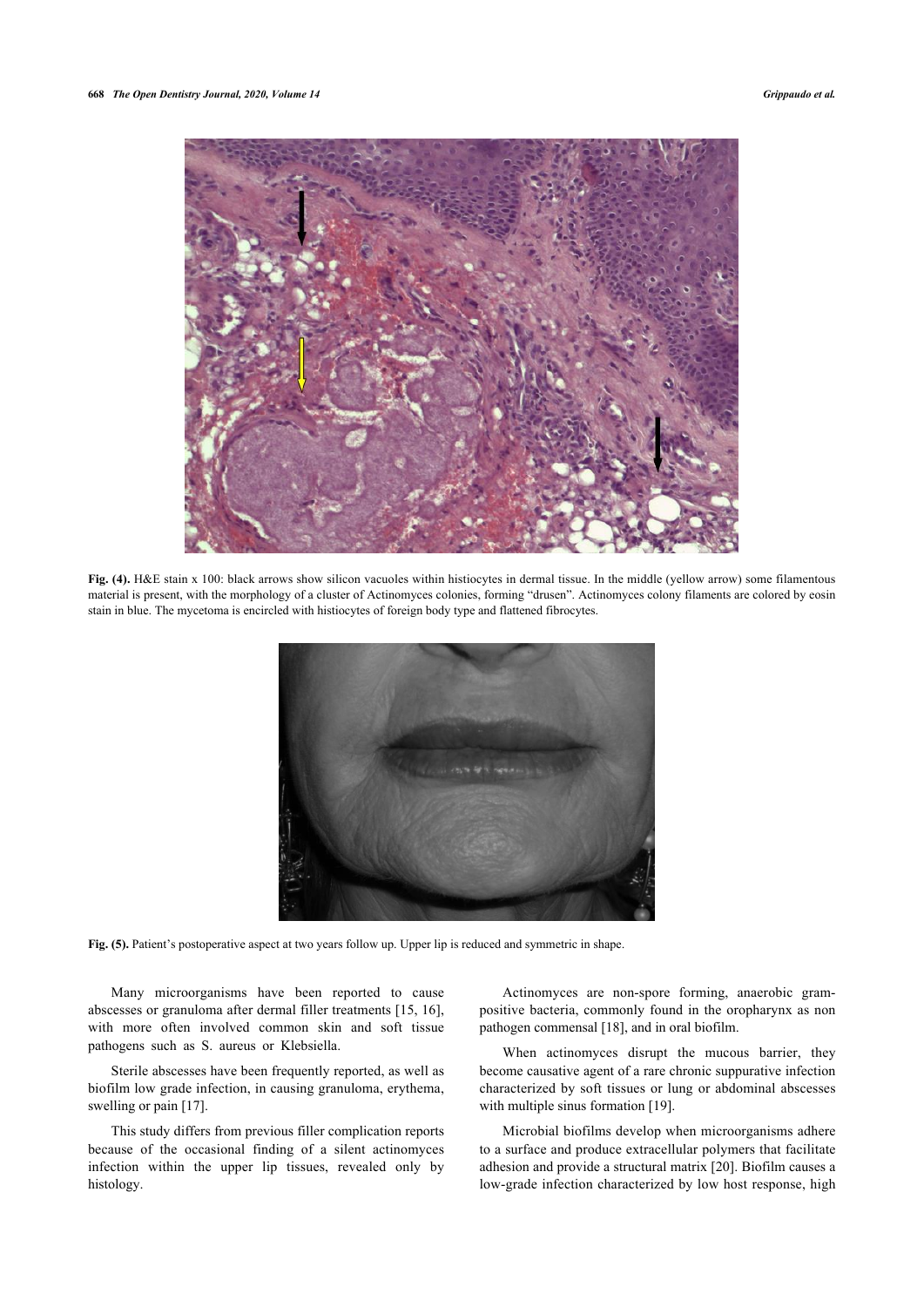antibiotic resistance, and their presence is difficult to detect in microbiologic culture. Biofilm can become activated because of bacteremia or trauma, and once active, they can cause acute purulent infections and sepsis or chronic inflammation with a subsequent granulomatous response.

Christensen *et al.* reported the better sensitivity of epifluorescence microscopy with peptide nucleic acid probes (PNA FISH) when compared to traditional histology, in detecting cocci in cluster surrounded by a smear of extracellular DNA which supposed be part of a biofilm matrix in patients with nodule, tissue swelling and pain after filler injection [\[17](#page-5-2)].

Wang proposed biofilm colonization in acrylates or silicone filler as promoting agents for granuloma formation [[21\]](#page-5-6), and Actinomyces has been proved to cause biofilm production on intrauterine copper devices[[22\]](#page-5-7), but this microorganism was never associated with biofilm involved in dermal filler complications.

### <span id="page-4-1"></span><span id="page-4-0"></span>**CONCLUSION**

<span id="page-4-2"></span>In this patient, it is virtually impossible to ascertain the time and modalities of the actinomyces contamination. Actinomyces colony were observed secluded within a granuloma, not in direct contact with soft tissues, in absence of superinfections with other pathogens that could have triggered an immune reaction with purulent discharge or other pathological clinical signs, as confirmed by the lack of granulocytes in the histological specimen and the preoperative blood tests in the normal range.

<span id="page-4-4"></span><span id="page-4-3"></span>The presence of this actinomyces colony could indirectly confirm the biofilm hypothesis on granuloma origin, as seen in the PAAG granuloma and silicon granuloma present in the specimen.

<span id="page-4-5"></span>A cultural swab to confirm the actinomyces infection was not performed intraoperatively because there were no signs of infection nor purulent material, to send to the microbiology laboratory.

<span id="page-4-8"></span><span id="page-4-6"></span>Prolonged Clindamycin therapy, whose efficacy against oral actinomyces is known [[23\]](#page-5-3), in association with removing part of the foreign material from lip tissues, has proved to be an efficient strategy in long term result, with no inflammatory episodes in this patient and a good aesthetic correction of the upper lip macrocheilia.

# <span id="page-4-7"></span>**ETHICS APPROVAL AND CONSENT TO PARTICIPATE**

<span id="page-4-10"></span><span id="page-4-9"></span>The authors confirm that the study was for the diagnostic records and the treatment was administered to the patient according to normal procedures. Therefore, no ethical approval was required.

# **HUMAN AND ANIMAL RIGHTS**

Not applicable.

# <span id="page-4-11"></span>**CONSENT FOR PUBLICATION**

The patient gave her written consent for the execution of

the diagnostic and therapeutic procedures and for the publication of the case report.

# **STANDARDS OF REPORTING**

CARE guidelines and methodology were followed.

# **FUNDING**

None.

# **CONFLICT OF INTEREST**

The authors declare no conflict of interest, financial or otherwise.

# **ACKNOWLEDGEMENTS**

Declared none.

### **REFERENCES**

- [1] [https://www.isaps.org/wp-content/uploads/2019/12/ISAPS-Global-Sur](https://www.isaps.org/wp-content/uploads/2019/12/ISAPS-Global-Survey-Results-2018-new.pdf) [vey-Results-2018-new.pdf](https://www.isaps.org/wp-content/uploads/2019/12/ISAPS-Global-Survey-Results-2018-new.pdf)
- [2] Broder KW, Cohen SR. An overview of permanent and semipermanent fillers. Plast Reconstr Surg 2006; 118(3)(Suppl.): 7S-14S.

[\[http://dx.doi.org/10.1097/01.prs.0000234900.26676.0b\]](http://dx.doi.org/10.1097/01.prs.0000234900.26676.0b) [PMID: [16936539\]](http://www.ncbi.nlm.nih.gov/pubmed/16936539)

- [3] Bailey SH, Cohen JL, Kenkel JM. Etiology, prevention, and treatment of dermal filler complications. Aesthet Surg J 2011; 31(1): 110-21. [\[http://dx.doi.org/10.1177/1090820X10391083](http://dx.doi.org/10.1177/1090820X10391083)] [PMID: [21239678\]](http://www.ncbi.nlm.nih.gov/pubmed/21239678)
- [4] Lowe NJ, Maxwell CA, Patnaik R. Adverse reactions to dermal fillers: review. Dermatol Surg 2005; 31(11 Pt 2): 1616-25. [review]. [PMID: [16416647\]](http://www.ncbi.nlm.nih.gov/pubmed/16416647)
- [5] Lemperle G, Rullan PP, Gauthier-Hazan N. Avoiding and treating dermal filler complications. Plast Reconstr Surg 2006; 118(3)(Suppl.): 92S-107S. [\[http://dx.doi.org/10.1097/01.prs.0000234672.69287.77\]](http://dx.doi.org/10.1097/01.prs.0000234672.69287.77) [PMID: [16936549\]](http://www.ncbi.nlm.nih.gov/pubmed/16936549)
- [6] Christensen L, Breiting V, Janssen M, Vuust J, Hogdall E. Adverse reactions to injectable soft tissue permanent fillers. Aesthetic Plast Surg 2005; 29(1): 34-48.

[\[http://dx.doi.org/10.1007/s00266-004-0113-6\]](http://dx.doi.org/10.1007/s00266-004-0113-6) [PMID: [15759096](http://www.ncbi.nlm.nih.gov/pubmed/15759096)]

- [7] Grippaudo FR, Mattei M. High-frequency sonography of temporary and permanent dermal fillers. Skin Res Technol 2010; 16(3): 265-9. [\[http://dx.doi.org/10.1111/j.1600-0846.2010.00428.x\]](http://dx.doi.org/10.1111/j.1600-0846.2010.00428.x) [PMID: [20636993\]](http://www.ncbi.nlm.nih.gov/pubmed/20636993)
- [8] Grippaudo FR, Mattei M. The utility of high-frequency ultrasound in dermal filler evaluation. Ann Plast Surg 2011; 67(5): 469-73. [\[http://dx.doi.org/10.1097/SAP.0b013e318203ebf6\]](http://dx.doi.org/10.1097/SAP.0b013e318203ebf6) [PMID: [21346530\]](http://www.ncbi.nlm.nih.gov/pubmed/21346530)
- [9] Grippaudo FR, Di Girolamo M, Mattei M, Pucci E, Grippaudo C. Diagnosis and management of dermal filler complications in the perioral region. J Cosmet Laser Ther 2014; 16(5): 246-52. [\[http://dx.doi.org/10.3109/14764172.2014.946048\]](http://dx.doi.org/10.3109/14764172.2014.946048) [PMID: [25046237\]](http://www.ncbi.nlm.nih.gov/pubmed/25046237)
- [10] Grippaudo FR, Tammaro A, Narcisi A, *et al.* Conservative surgical approach for reduction of macrocheilitis caused by massive injection of liquid silicone. Eur J Inflamm 2013; 11: 283-9. [\[http://dx.doi.org/10.1177/1721727X1301100130](http://dx.doi.org/10.1177/1721727X1301100130)]
- [11] Di Girolamo M, Mattei M, Signore A, Grippaudo FR. MRI in the evaluation of facial dermal fillers in normal and complicated cases. Eur Radiol 2015; 25(5): 1431-42. [\[http://dx.doi.org/10.1007/s00330-014-3513-2\]](http://dx.doi.org/10.1007/s00330-014-3513-2) [PMID: [25477273](http://www.ncbi.nlm.nih.gov/pubmed/25477273)]
- [12] Dadzie OE, Mahalingam M, Parada M, El Helou T, Philips T, Bhawan J. Adverse cutaneous reactions to soft tissue fillers--a review of the histological features. J Cutan Pathol 2008: 35(6): 536-48. [\[http://dx.doi.org/10.1111/j.1600-0560.2007.00853.x\]](http://dx.doi.org/10.1111/j.1600-0560.2007.00853.x) [PMID: [18201242\]](http://www.ncbi.nlm.nih.gov/pubmed/18201242)
- [13] El-Khalawany M, Fawzy S, Saied A, Al Said M, Amer A, Eassa B. Dermal filler complications: a clinicopathologic study with a spectrum of histologic reaction patterns. Ann Diagn Pathol 2015; 19(1): 10-5.  $[http://dx.doi.org/10.1016/i.anndiapanth.2014.11.004]$  [PMID: [25553966\]](http://www.ncbi.nlm.nih.gov/pubmed/25553966)
- [14] Zimmermann US, Clerici TJ. The histological aspects of fillers